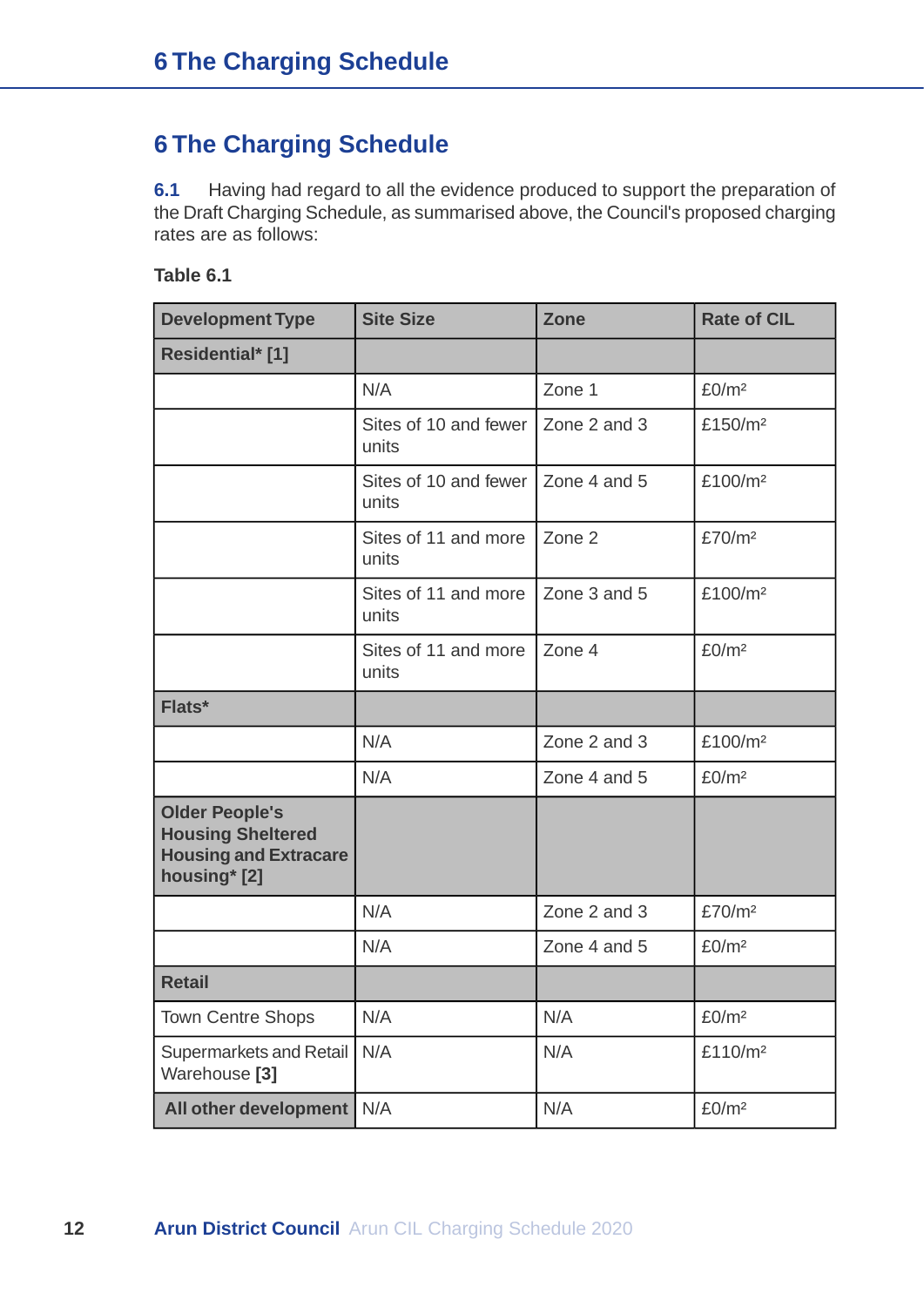## **NOTES**

**6.2** \* These charges apply to the creation of one or more dwellings. The charges also apply to residential extensions or annexes which are 100 square metres or more gross internal area. Where the residential extension or annexe is for the benefit of the owner/occupier, exemptions may apply.

**6.3** The Charging Zones are mapped on the plan in Appendix 1 - Charging Zones Map.

**6.4 [1]** The definition of residential development type does not include residential institutions, including purpose built student accommodation. Neither does it include development which is covered by a condition that limits it to holiday use only. Where this condition is not applied to static caravans or holiday rental units, these should be considered to be in residential use, or have the potential to be used for residential use provided that the static caravan is, on the facts, properly regarded as a structure or building in conventional planning terms.

**6.5 [2]** Older People's Housing is discussed in the LPVU, 2017. Paragraphs 4.67 - 4.70 of the report provides descriptions of the types of accommodation that this includes: "Sheltered or retirement housing is self-contained housing, normally developed as flats and other relatively small units. Where these schemes are brought forward by the private sector there are normally warden services and occasionally non-care support services (laundry, cleaning etc.). Extracare housing is sometimes referred to as very sheltered housing or housing with care...". This development type does not include residential institutions such as care homes.

**6.6** Since this definition was written, the Planning Practice Guidance (PPG) - Housing for older and disabled people, was introduced on 26 June 2019.This included some new terms to describe specialist housing for older people. The summary below clarifies how the PPG terms relate to those in the LPVU, 2017:

### **6.7 Age-restricted general market housing:**

**6.8** This is between unrestricted housing and the definition of sheltered housing used in the viability evidence. Housing that falls within this definition will be taken to be Sheltered Housing for the purpose of CIL.

### **6.9 Retirement living or sheltered housing:**

**6.10** This is similar to the definition of Sheltered Housing used in the viability evidence. Housing that falls within this definition will be taken to be Sheltered Housing for the purpose of CIL.

#### **6.11 Extra care housing or housing-with-care:**